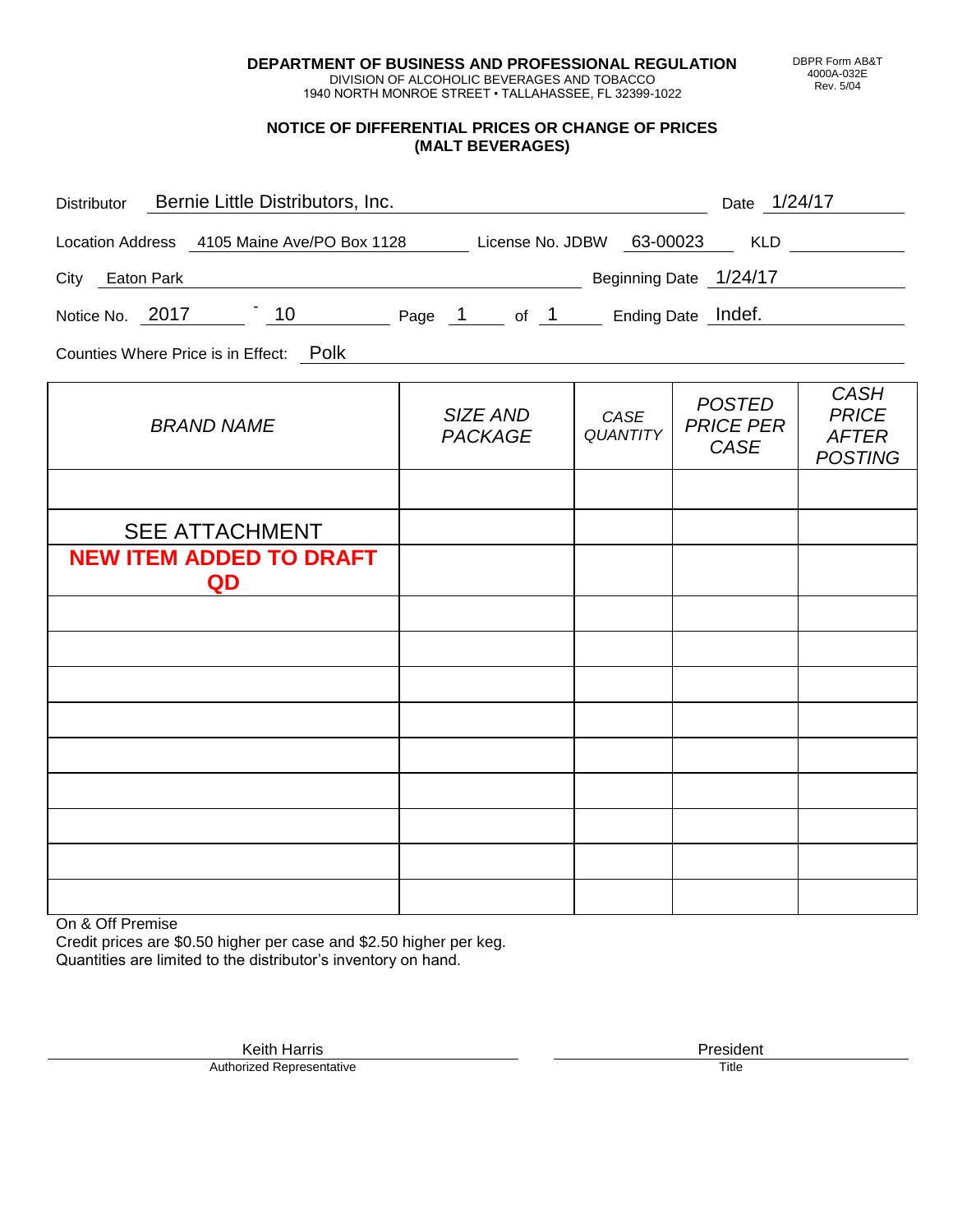## **BERNIE LITTLE DISTRIBUTORS, INC. DRAFT QUANTITY DISCOUNT PRICE LIST Polk, Hardee, Highlands & Okeechobee County**

**Prices effective October 28, 2016**

| <b>BRANDS</b>                            | <b>ITEM#</b> | SIZE                   | <b>GALLONS</b> |          | Frontline     |               | $1 - 4$                    |               | $5 - 9$          | $10+$                |                  |
|------------------------------------------|--------------|------------------------|----------------|----------|---------------|---------------|----------------------------|---------------|------------------|----------------------|------------------|
| <b>BASS ALE</b>                          | 12099        | $1/2$ BBL              | 15.5           | \$       | 120.00        | \$            | <b>120.00</b>              | \$            | 117.00           | \$<br>113.00         |                  |
| <b>BECK'S</b>                            | 12199        | $1/2$ BBL              | 15.5           | \$       | 120.00        | \$            | <b>120.00</b>              | \$            | 117.00           | \$<br>113.00         |                  |
| <b>BECK'S OKTOBERFEST</b>                | 12498        | $1/2$ BBL              | 15.5           | \$       | 120.00        | \$            | <b>120.00</b>              | \$            | 117.00           | \$<br>113.00         |                  |
| <b>BLUE POINT BLUEBERRY ALE</b>          | 10199        | $1/2$ BBL              | 15.5           | \$       | 160.00        | -\$           | 160.00                     | \$            | 129.00           | \$<br>95.00          |                  |
| <b>BLUE POINT HOPTICAL ILLUSION</b>      | 15199        | $1/2$ BBL              | 15.5           | \$       | 190.00        | -\$           | 190.00                     | \$            | 190.00           | \$<br>190.00         |                  |
| <b>BLUE POINT NEW YORK OYSTER STOUT</b>  | 38699        | $1/2$ BBL              | 5.17           | \$       | 160.00        | \$            | 160.00                     | \$            | 160.00           | \$<br>160.00         |                  |
| <b>BLUE POINT PUMPKIN</b>                | 13399        | $1/2$ BBL              | 15.5           | \$       | 160.00        | \$            | 160.00                     | \$            | 129.00           | \$<br>95.00          |                  |
| <b>BLUE POINT SPRING FLING</b>           | 14799        | $1/2$ BBL              | 15.5           | \$       | 160.00        | \$            | 160.00                     | \$            | 129.00           | \$<br>95.00          |                  |
| <b>BLUE POINT SUMMER ALE</b>             | 18099        | $1/2$ BBL              | 15.5           | \$       | 160.00        | \$            | 160.00                     | \$            | 129.00           | \$<br>95.00          |                  |
| <b>BLUE POINT TOASTED LAGER</b>          | 15099        | $1/2$ BBL              | 15.5           | \$       | 160.00        | \$            | 160.00                     | \$            | 129.00           | \$<br>95.00          |                  |
| <b>BLUE POINT WHITE IPA</b>              | 14899        | $1/2$ BBL              | 5.17           | \$       | 160.00        | \$            | <b>160.00</b>              | \$            | 129.00           | \$<br>95.00          |                  |
| <b>BLUE POINT WINTER</b>                 | 14399        | $1/2$ BBL              | 15.5           | \$       | 160.00        | \$            | 160.00                     | \$            | 129.00           | \$<br>95.00          |                  |
| <b>BODDINGTON PUB</b>                    | 12692        | $1/2$ BBL              | 13.2           | \$       | 160.00        | \$            | 160.00                     | \$            | 157.00           | \$<br>153.00         |                  |
| <b>BRECKENRIDGE AGAVE WHEAT</b>          | 55099        | $1/2$ BBL              | 15.5           | \$       | 155.00        | \$            | 155.00                     | \$            | 155.00           | \$                   | 155.00 Polk Only |
| <b>BRECKENRIDGE VANILLA PORTER</b>       | 55199        | $1/2$ BBL              | 15.5           | \$       | <b>155.00</b> | \$            | 155.00                     | \$            | 155.00           | \$                   | 155.00 Polk Only |
| <b>BRECKENRIDGE NITRO VANILLA PORTER</b> | 55599        | $1/2$ BBL              | 15.5           | \$       | 170.00        | \$            | 170.00                     | $\mathbf{\$}$ | 170.00           | \$                   | 170.00 Polk Only |
| <b>BRECKENRIDGE PUMPKIN SPICE</b>        | 60999        | $1/2$ BBL              | 15.5           | \$       | 155.00        | \$            | 155.00                     | \$            | 155.00           | \$                   | 155.00 Polk Only |
| <b>BUD BLACK CROWN</b>                   | 2999         | $1/2$ BBL              | 15.5           | \$       | 120.00        | \$            | <b>120.00</b>              | \$            | 117.00           | \$<br>113.00         |                  |
| <b>BUD LIGHT</b>                         | 5399         | $1/2$ BBL              | 15.5           | \$       | 111.00        | \$            | 111.00                     | \$            | 108.00           | \$<br>104.00         |                  |
| <b>BUD LIGHT LIME</b>                    | 5799         | $1/2$ BBL              | 15.5           | \$       | 120.00        | \$            | 120.00                     | \$            | 117.00           | \$<br>113.00         |                  |
| <b>BUD SELECT</b>                        | 5299         | $1/2$ BBL              | 15.5           | \$       | 111.00        | $\mathbf{\$}$ | 111.00                     | \$            | 108.00           | \$<br>96.00          |                  |
| <b>BUDWEISER</b>                         | 1199         | $1/2$ BBL              | 15.5           | \$       | 111.00        | \$            | 95.00                      | \$            | 95.00            | \$<br>95.00          |                  |
|                                          | 6199         |                        |                | \$       |               |               | 105.00                     |               |                  |                      |                  |
| <b>BUSCH</b>                             |              | $1/2$ BBL              | 15.5           |          | 105.00        | \$            |                            | \$            | 102.00           | \$<br>98.00          |                  |
| <b>GOOSE 312</b>                         | 30099        | $1/2$ BBL              | 15.5           | \$       | 165.00        | -\$           | 165.00                     | \$            | 133.00           | \$<br>101.00         |                  |
| <b>GOOSE 312 PALE ALE</b>                | 31799        | $1/2$ BBL              | 15.5           | \$       | 165.00        | -\$           | 165.00                     | \$            | 133.00           | \$<br>101.00         |                  |
| <b>GOOSE AUTUMN ALE</b>                  | 32299        | $1/2$ BBL              | 15.5           | \$       | 165.00        | \$            | 165.00                     | \$            | 133.00           | \$<br>101.00         |                  |
| <b>GOOSE FESTIVITY</b>                   | 32499        | $1/2$ BBL              | 15.5           | \$       | 165.00        | \$            | 165.00                     | \$            | 133.00           | \$<br>101.00         |                  |
| <b>GOOSE FOUR STAR PILSNER</b>           | 36399        | $1/2$ BBL              | 15.5           | \$       | 165.00        | \$            | 165.00                     | \$            | 133.00           | \$<br>101.00         |                  |
| <b>GOOSE GREEN LINE</b>                  | 36499        | $1/2$ BBL              | 15.5           | \$       | 165.00        | \$            | 165.00                     | \$            | 133.00           | \$<br>101.00         |                  |
| <b>GOOSE HONKER'S</b>                    | 30199        | $1/2$ BBL              | 15.5           | \$       | 165.00        | \$            | 165.00                     | \$            | 133.00           | \$<br>101.00         |                  |
| <b>GOOSE IPA</b>                         | 30299        | $1/2$ BBL              | 15.5           | \$       | 165.00        | \$            | 165.00                     | \$            | 133.00           | \$<br>101.00         |                  |
| <b>GOOSE WINTER</b>                      | 32999        | $1/2$ BBL              | 15.5           | \$       | 165.00        | \$            | 165.00                     | \$            | 133.00           | \$<br>101.00         |                  |
| <b>GOOSE OKTOBERFEST</b>                 | 32199        | $1/2$ BBL              | 15.5           | \$       | 165.00        | \$            | 165.00                     | \$            | 133.00           | \$<br>101.00         |                  |
| <b>GOOSE SUMMERTIME</b>                  | 30499        | $1/2$ BBL              | 15.5           | \$       | 165.00        | -\$           | 165.00                     | \$            | 133.00           | \$<br>101.00         |                  |
| <b>HOEGAARDEN</b>                        | 13092        | $1/2$ BBL              | 13.2           |          | 160.00        | \$            | 160.00                     | \$            | 157.00           | \$<br>153.00         |                  |
| <b>JOHNNY APPLESEED</b>                  | 40099        | $1/2$ BBL              | 15.5           | \$       | 161.00        | \$            | 161.00                     | \$            | 161.00           | \$<br>161.00         |                  |
| <b>LAND SHARK LAGER</b>                  | 9199         | $1/2$ BBL              | 15.5           | \$       | 120.00        | \$            | <b>120.00</b>              | \$            | 100.00           | \$<br>79.00          |                  |
| <b>MICHELOB AMBER BOCK</b>               | 7699         | $1/2$ BBL              | 15.5           | \$       | 120.00        | \$            | <b>120.00</b>              | \$            | 97.00            | \$<br>74.00          |                  |
| <b>MICHELOB LIGHT</b>                    | 4399         | $1/2$ BBL              | 15.5           | \$       | <b>120.00</b> | \$            | 120.00                     | \$            | 117.00           | \$<br>113.00         |                  |
| <b>MICHELOB ULTRA</b>                    | 7799         | $1/2$ BBL              | 15.5           |          | 120.00        | \$            | <b>120.00</b>              | \$            | 117.00           | \$<br>113.00         |                  |
| <b>NATURAL LIGHT</b>                     | 1599         | $1/2$ BBL              | 15.5           | \$       | 103.00        | \$            | 103.00                     | \$            | 103.00           | \$<br>103.00         |                  |
| <b>ROLLING ROCK</b>                      | 12899        | $1/2$ BBL              | 15.5           | \$       | 103.00        | \$            | 103.00                     | \$            | 102.00           | \$<br>98.00          |                  |
| <b>SHOCK TOP</b>                         | 2099         | $1/2$ BBL              | 15.5           | \$       | 127.00        | \$            | 127.00                     | \$            | 103.00           | \$<br>79.00          |                  |
| <b>SHOCK TOP APPLE</b>                   | 18599        | $1/2$ BBL              | 15.5           | \$       | 127.00        |               | \$127.00                   | \$            | 103.00           | \$<br>79.00          |                  |
| <b>SHOCK TOP LEMON</b>                   | 9899         | $1/2$ BBL              | 15.5           |          |               |               | 127.00 \$ 127.00           | \$            | 103.00           | \$<br>79.00          |                  |
| <b>SHOCK TOP PUMPKIN</b>                 | 4299         | $1/2$ BBL              | 15.5           | \$       |               |               | 127.00 \$ 127.00 \$ 103.00 |               |                  | \$<br>79.00          |                  |
| <b>SHOCK TOP RASPBERRY</b>               | 5599         |                        |                |          |               |               |                            |               |                  |                      |                  |
|                                          | 19299        | $1/2$ BBL<br>$1/2$ BBL | 15.5           | \$<br>\$ | 127.00        | \$            | 127.00                     | \$            | 103.00<br>103.00 | \$<br>79.00<br>79.00 |                  |
| <b>SHOCK TOP SHOCKOLATE</b>              |              |                        | 15.5           |          | 127.00        | \$            | 127.00                     | \$            |                  | \$                   |                  |
| <b>SHOCK TOP TWISTED PRETZEL</b>         | 36099        | $1/2$ BBL              | 15.5           | \$       | 127.00        | \$            | 127.00                     | \$            | 103.00           | \$<br>79.00          |                  |
| <b>STELLA ARTOIS</b>                     | 12992        | $1/2$ BBL              | 13.2           | \$       | 160.00        | \$            | 160.00                     | \$            | 157.00           | \$<br>153.00         |                  |
| <b>BEST DAMN ROOT BEER</b>               | 9398         | 1/4 BBL                | 7.75           | \$       | 86.00         | -\$           | 86.00                      | \$            | 86.00            | \$<br>86.00          |                  |
| <b>BECK'S OKTOBERFEST</b>                | 55697        | $1/6$ BBL              | 5.17           | \$       | 48.00         | \$            | 48.00                      | \$            | 48.00            | \$<br>48.00          |                  |
| <b>BLUE POINT BLUEBERRY ALE</b>          | 10197        | $1/6$ BBL              | 5.17           | \$       | 73.00         | \$            | 59.00                      | \$            | 59.00            | \$<br>59.00          |                  |
| BLUE POINT NEW YORK OYSTER STOUT         | 38697        | $1/6$ BBL              | 5.17           | \$       | 73.00         | \$            | 73.00                      | \$            | 73.00            | \$<br>73.00          |                  |
| <b>BLUE POINT OATMEAL STOUT</b>          | 15597        | $1/6$ BBL              | 5.17           | \$       | 73.00         | \$            | 59.00                      | -\$           | 59.00            | \$<br>59.00          |                  |
| <b>BLUE POINT OKTOBERFEST</b>            | 13697        | 1/6 BBL                | 5.17           | \$       | 73.00         | \$            | 59.00                      | -\$           | 59.00            | \$<br>59.00          |                  |
| <b>BLUE POINT PUMPKIN</b>                | 13597        | $1/6$ BBL              | 5.17           | \$       | 73.00         | \$            | 59.00                      | \$            | 59.00            | \$<br>59.00          |                  |
| <b>BLUE POINT SUMMER ALE</b>             | 18097        | $1/6$ BBL              | 5.17           | \$       | 73.00         | \$            | 59.00                      | \$            | 59.00            | \$<br>59.00          |                  |
| <b>BLUE POINT TOASTED LAGER</b>          | 15097        | $1/6$ BBL              | 5.17           | \$       | 73.00         | \$            | 57.00                      | \$            | 57.00            | \$<br>57.00          |                  |
| <b>BLUE POINT WHITE IPA</b>              | 20597        | $1/6$ BBL              | 5.17           | \$       | 73.00         | \$            | 59.00                      | -\$           | 59.00            | \$<br>59.00          |                  |
| <b>BLUE POINT WINTER ALE</b>             | 14897        | 1/6 BBL                | 5.17           | \$       | 73.00         | \$            | 59.00                      | \$            | 59.00            | \$<br>59.00          |                  |
| <b>BLUE POINT SPRING</b>                 | 14798        | $1/6$ BBL              | 5.17           | \$       | 73.00         | \$            | 59.00                      | \$            | 59.00            | \$<br>59.00          |                  |
| <b>BRECKENRIDGE AGAVE WHEAT</b>          | 55097        | $1/6$ BBL              | 5.17           | \$       | 62.50         | \$            | 62.50                      | \$            | 62.50            | \$                   | 62.50 Polk Only  |
| <b>BRECKENRIDGE AUTUMN ALE</b>           | 60897        | $1/6$ BBL              | 5.17           | \$       | 62.50         | \$            | 62.50                      | -\$           | 62.50            | \$                   | 62.50 Polk Only  |
| <b>BRECKENRIDGE AVALANCHE</b>            | 55297        | $1/6$ BBL              | 5.17           | \$       | 62.50         | \$            | 62.50                      | \$            | 62.50            | \$                   | 62.50 Polk Only  |
| <b>BRECKENRIDGE MANGO MOSAIC</b>         | 55397        | $1/6$ BBL              | 5.17           | \$       | $62.50$ \$    |               | $62.50$ \$                 |               | $62.50$ \$       |                      | 62.50 Polk Only  |
|                                          |              |                        |                |          |               |               |                            |               |                  |                      |                  |